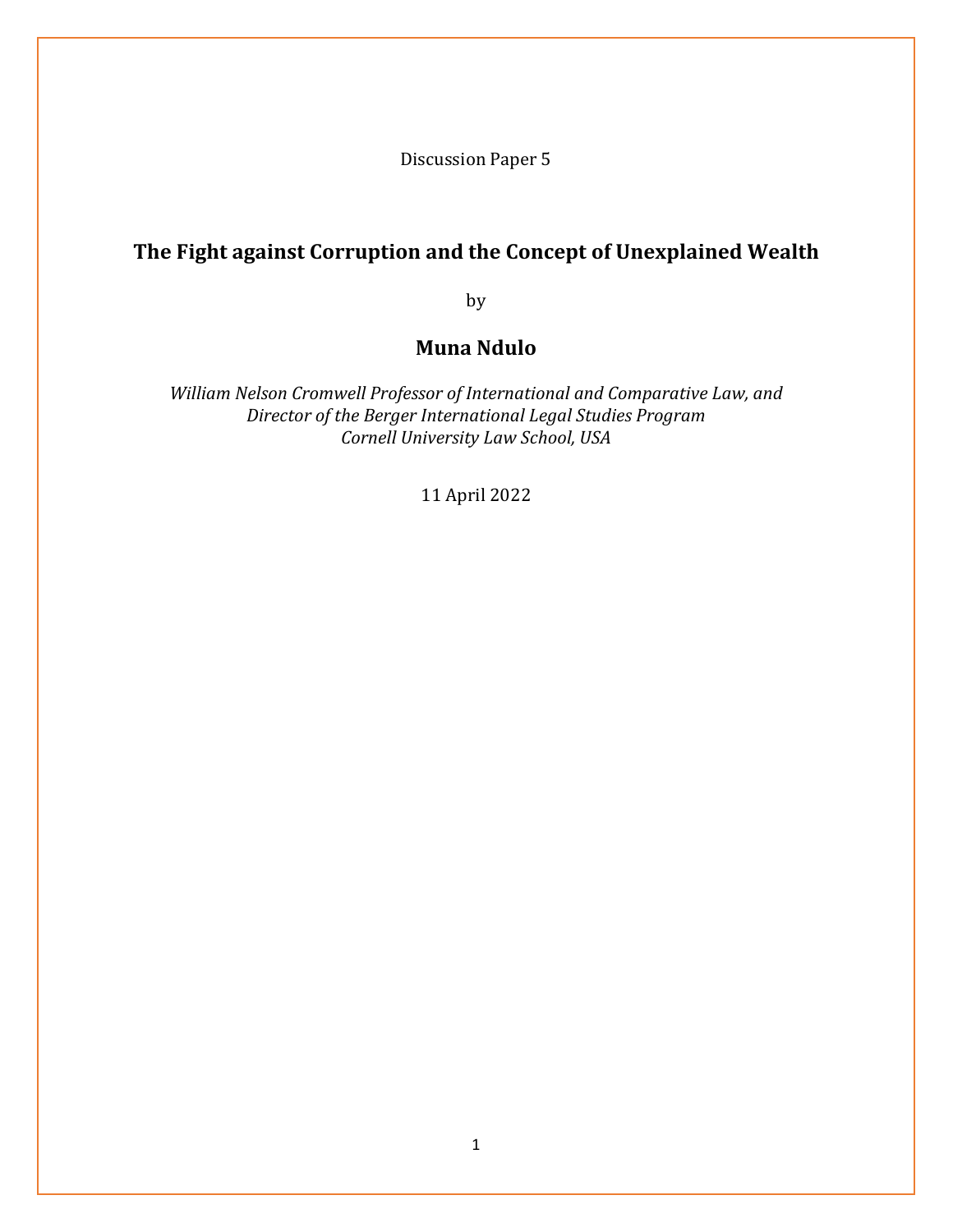## *Introduction*

Corruption is a major challenge to the development and wellbeing of many countries including Zambia. The UNDP Report, *Tackling Corruption, Transforming Lives* (2008) observes that corruption undermines democratic institutions, retards economic development and contributes to government instability. It attacks the foundation of democratic institutions by distorting electoral processes, perverting the rule of law and creating bureaucratic quagmires whose only reason for existence is the soliciting of bribes. Corruption stunts economic development because outside direct investment is discouraged and small businesses within the country often find it impossible to overcome the "startup costs" required by corruption. In procurement and construction, the ordinary people end up getting inferior quality goods as corruption advantages bribe givers at the expense of quality and the efficient delivery of goods and services. Tragically, as late Former UN Secretary General, Kofi Anan, observed; "corruption hurts the poor disproportionately by diverting resources intended for development, undermining a government's ability to provide basic services, feeding inequality and injustice, and discouraging foreign investment."

Laws adopted by several countries, including Zambia, to fight the scourge of corruption, include the introduction of special rules of evidence, the effect of which is to ease the burden of proof resting on the prosecution and in so doing increase the odds of securing convictions. These rules are termed "*unexplained wealth*" provisions and they require public servants to explain sudden unexplained wealth. Those facing corruption charges claim that these laws are unconstitutional and are an abuse of police powers. In this article, we wish to explore the role of "*unexplained wealth"* provisions in the fight against corruption, and their consistence with the constitutional rights against self-incrimination and the presumption of innocence. We argue that "*unexplained wealth*" laws are constitutional and are a critical tool in the fight against corruption. We further argue that these provisions are mandated by international conventions, and are consistent with, and do not violate, the right to selfcrimination and the presumption of innocence. They are a legally appropriate technique in dealing with corruption in all its increasing complexity.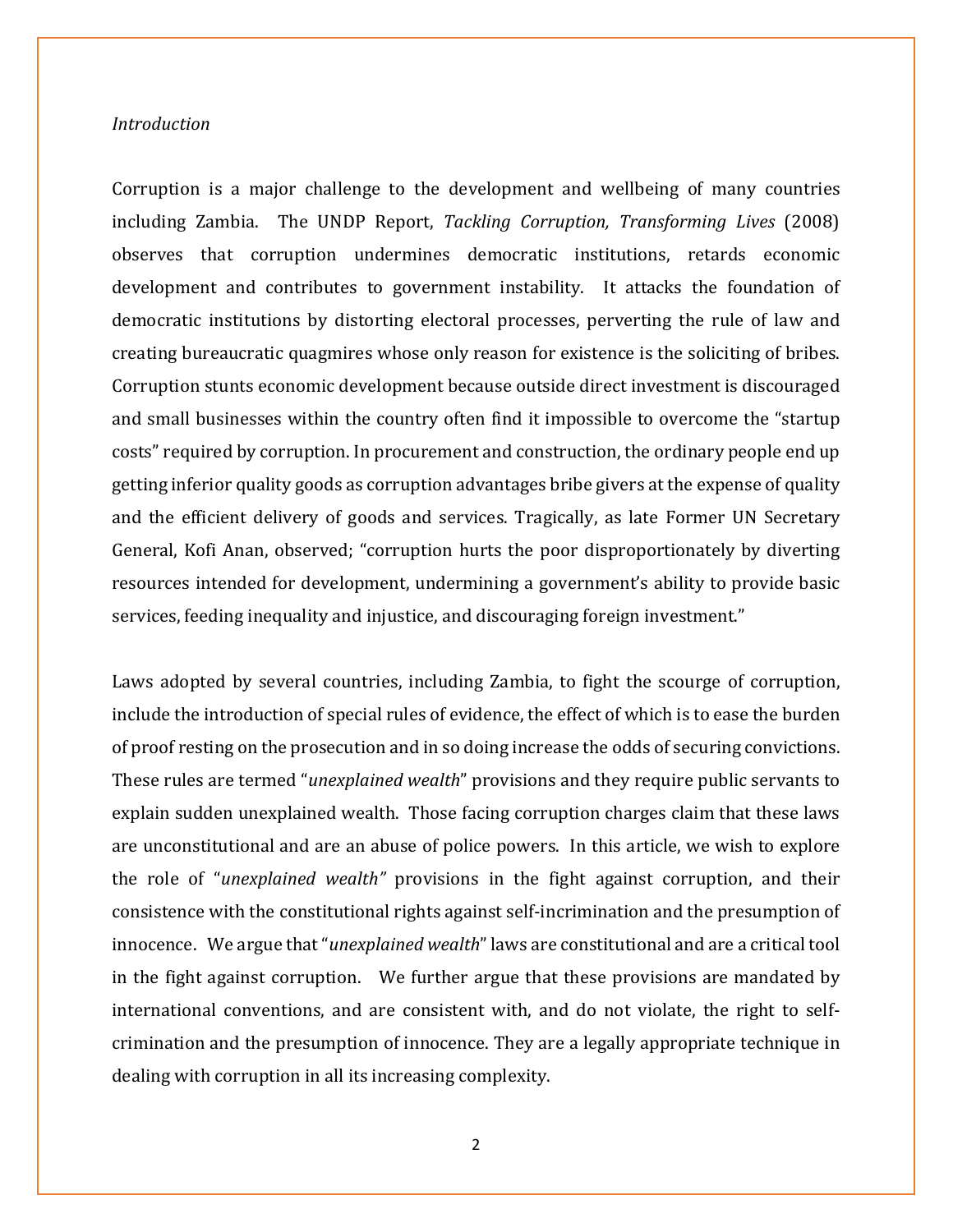### *International Conventions and Unexplained Wealth Provisions*

Article 20 of the United Nations Convention against Corruption provides that:" subject to its constitutional and the fundamental principles of its legal system, each state party shall consider adopting such legislative measures as may be necessary to establish as criminal offence, when committed intentionally, illicit enrichment that is, a significant increase in the assets of a public official that he or she cannot reasonably explain in relation to his or her lawful income." In similar vein, the African Union Convention on Preventing and Combating Corruption, in article 8 provides that: "(1) subject to the provisions of their domestic laws, state parties undertake to adopt necessary measures to establish under their laws an offence of "illicit enrichment." The Inter-American Convection Against Corruption, in article 9 states that: "subject to its constitution and the fundamental principles of its legal system, each state party that has not yet done so shall take the necessary measures to establish under its laws as an offence a significant increase in the assets of a government official that he cannot reasonably explain in relation to his lawful earnings during the performance of his function"

The power to prosecute "*illicit enrichment"* without having to prove specific acts of corruption constitutes a core weapon in the United Nation Convention on the Prevention of Corruption. Article 20 of the United Nations Convection against Corruption, also acts as a detection mechanism since it requires the accused to account for his or her incommensurate standard of living and to explain the disproportion between the amount of pecuniary resources and other assets in his or her control at the charge date and his or her total official emoluments up to the same date. To date at least 98 jurisdictions have some form of *illicit enrichment laws*. (*Basel Institute of Governance*).

The common characteristics of all illicit enrichment laws is that they do not require prosecutors to secure conviction for the underlying criminal conduct that allegedly produced the illicit wealth. Rather, illicit enrichment laws only require that the prosecutors show that the person enjoyed an amount of wealth that *cannot be explained* by reference to their lawful income.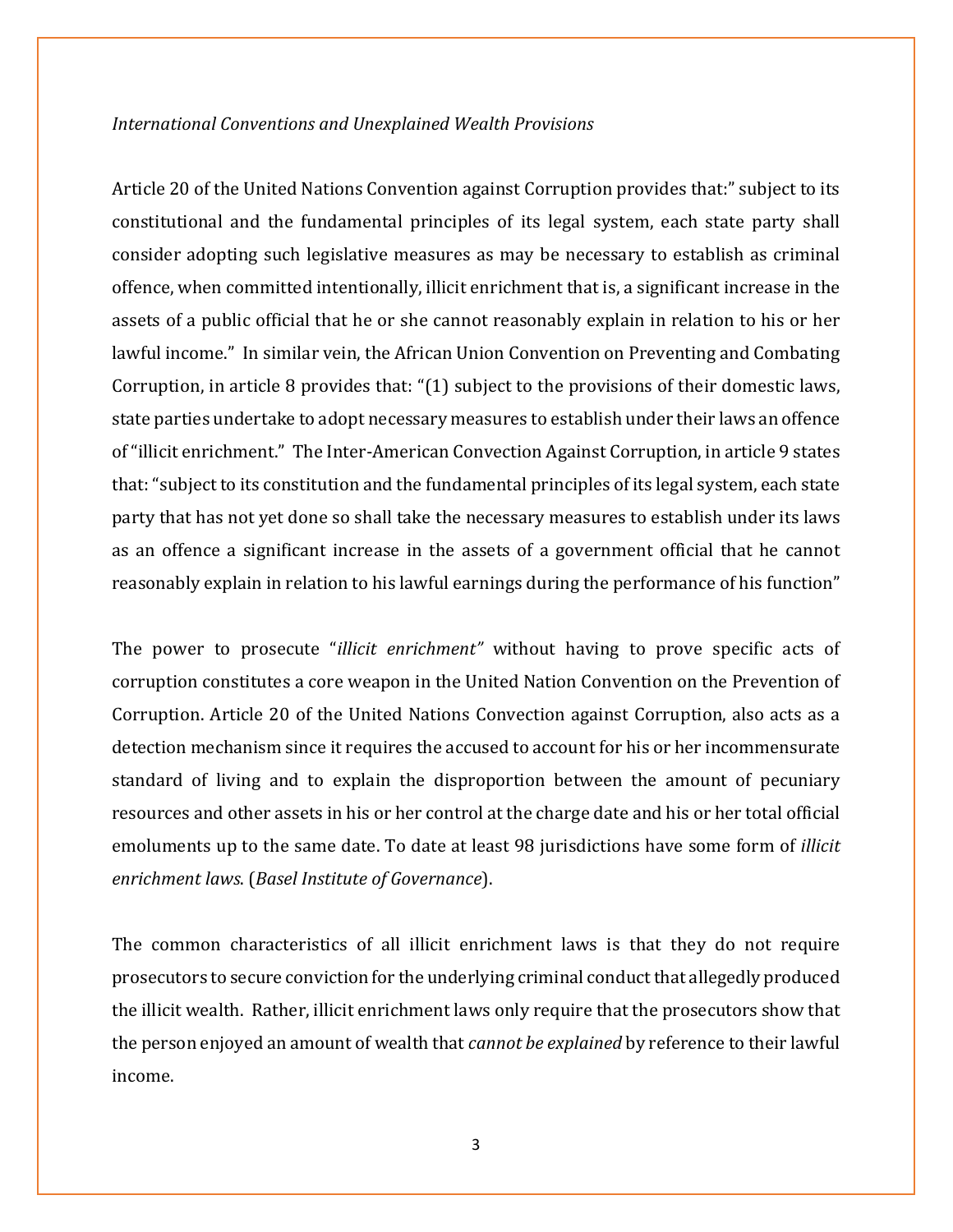In the unexplained wealth/illicit enrichment approach, by placing the onus of proof on the individual whose wealth is in dispute the concept raises a presumption that the wealth was obtained by corrupt means. In other words, in jurisdictions with unexplained wealth laws, it is not necessary to demonstrate beyond reasonable doubt that the wealth was gotten by criminal activity, but instead, the state places the onus on an individual to prove that their wealth was acquired by legal means. A legal device aims at overcoming the difficulties of meeting the burden of proof in corruption related cases. It must however, be emphasized that even though the accused partly bears the burden of proof on this one issue, the standard of proof that applies in the case of the accused is merely an evidential burden of adducing sufficient evidence to rebut the legal presumption created by such a provision.

Those who object to the illicit enrichment provisions do so on the grounds that they are inconsistent with the constitution and violate the presumption of innocence, relax the burden of proof on the prosecution to establish a case beyond reasonable doubt and violate the right of an accused person to remain silent. In the paragraphs below, we would like to demonstrate that the presumption of innocence and the right to silence are not absolute rights. On the contrary, inroads into these rights have been permitted in numerus jurisdictions subject to specific limitations. In the last two decades, there has been a revolution in criminal law and in law enforcement theory. Since the 18th century and until a few decades ago, law has been governed by a relatively steady paradigm centered at determining under what conditions the state would be able to deprive a human being of his fundamental right to freedom. In the era of what others have termed "acquisitive crimes" (crimes that generate profits) however, there has been a shift from traditional theory towards a new "profit oriented paradigm of criminal law." This approach is concerned with the confiscation of ill-gotten gains. It disputes the view that the approach undermines fundamental rights. It observes that in corruption cases fundamental rights provisions on due process and fair hearing are often used by persons accused of corruption to divert attention from the real targets of these provisions-unexplained wealth. In claiming that their refusal to explain the sources of their wealth was justified by the constitutional right to remain silent and not incriminate themselves, they seek to impose an almost impossible task for the prosecution to discharge its burden of proving its case beyond reasonable doubt.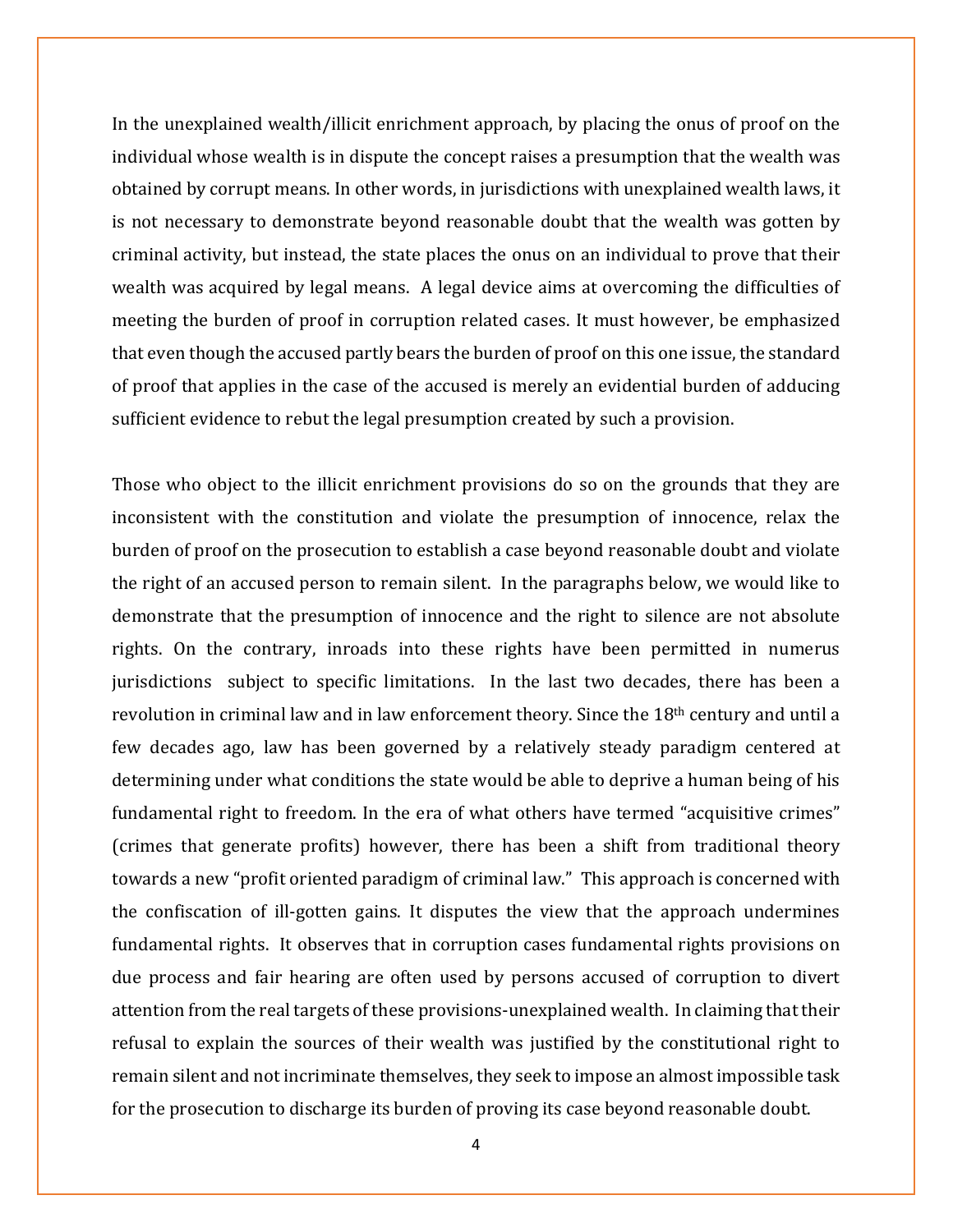The idea of reversing the burden of proof was first internationalized in the 1988 United Nations Convention against Illicit Traffic in Narcotic Drugs and Psychotropic Substances. Article 5 of the Convention required states to confiscate proceeds of drug trafficking as well as to internationally cooperate to that end. Article 7 provided that: " state parties consider ensuring that the onus of proof be reversed regarding the lawful origin of alleged proceeds or other property liable to confiscation, to the extent that action is consistent with principles of its domestic law and within the nature of judicial proceedings and other proceedings." The underlying theory is quite straightforward: increasing the effectiveness of legal instruments to detect, seize and confiscate ill-gotten gains will reduce the motivation for engaging in these criminal activities. Several countries of different legal traditions have adopted and implemented this approach in their anti-corruption legislation. France has introduced in its penal code several offences allowing the reversal of the burden of proof as a central element of the crime. Article 36 of the Dutch Criminal Code allows a partial reversal of the burden of proof with regard to the illicit origin of the proceeds of several crimes. On a constitutional challenge based on the right to innocence, the Dutch Supreme Court held that the provision is compatible with the presumption of innocence of Article 6 (2) of the European Convention on Human Rights. The most important factor considered by the Dutch Supreme Court in reaching this conclusion was the fact that "once a presumption of criminal origin of proceeds has been established by the prosecution, the defense can always reverse the presumption". A mere denial will not be sufficient, however. Once the criminal origin of the proceeds has been made probable, the burden to rebut, not simply deny this presumption, lies with the defense.

Several Australian states have enacted "unexplained wealth laws". Western Australia was the first Australian jurisdiction to introduce unexplained wealth laws with the Criminal Property Confiscation Act, 2000. The Australian legislation requires courts to make an order seizing property if satisfied that a person's total wealth is greater than the lawfully acquired wealth. The Australian legislation is broad and covers more than just public officials. The European Court of Human Rights has made an important ruling on the compatibility of these laws with the right to silence and the burden of proof. The court observed that generally the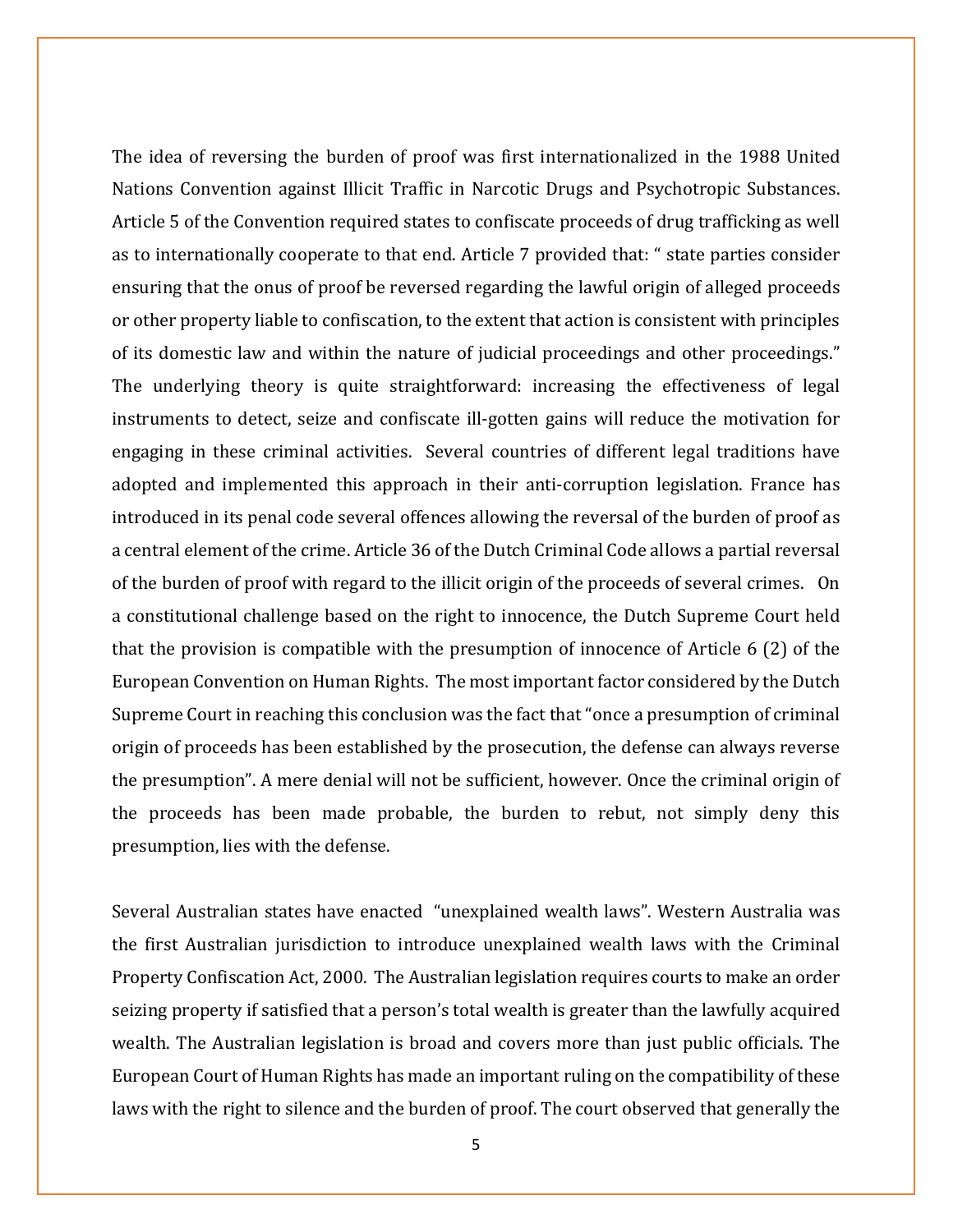prosecution must prove the accused person's guilt beyond reasonable doubt. The court went on to say that such abstract formulation is more or less far from being absolute. In *Salabiaku v. France,* the European Court of Human Rights stated: "in principle the contracting states may under certain conditions, penalize a simple or objective fact as such, irrespective of whether it results from criminal intent or from negligence. These are not cases of reversal of the burden of proof, but rather cases where the prosecution is not obliged to prove the subjective part showing the will and knowledge elements of the crime". In the United Kingdom, the House of Lords has stated that: "in a constitutional democracy limited iron roads into a presumption of innocence maybe justified. The approach to be adopted as stated by the European Court of Human Rights in *Silabiaku v. France i*s the proportionality test". The South African Supreme Court in *S. V. Coetzee* observed that such a presumption should be open to challenge and held that the presumption of innocence must be balanced with the advantage for the prosecution. The United States has reversed burden of proof for criminal asset forfeiture-confiscation of property that is alleged to be criminal proceeds or an instrumentality of criminality. The burden shifts to the defendant once the government shows that the defendant acquired the property around the time of the crime, and no other likely source exists.

Argentinian courts in approving the constitutionality of such laws, have taken a different approach on the question of whether these laws violate the right to remain silent and shift the burden of proof. They have taken the view that the burden of proof is never actually reversed in proceedings under illicit enrichment statutes, because the illicit enrichment offense is itself a crime of commission. The prosecution retains the sole responsibility for proving the guilt of the accused by proving beyond reasonable doubt an appreciable enrichment in the accused's income that is not justified by his or her legitimate income. In the view of the Argentinian courts, consequently the presumption of innocence is never actually impaired.

Another argument often advanced against the illicit enrichment provisions is that they are a violation of the right to silence. In most constitutions, an accused person is guaranteed a right not to incriminate himself or herself when charged with a crime. The privilege against self